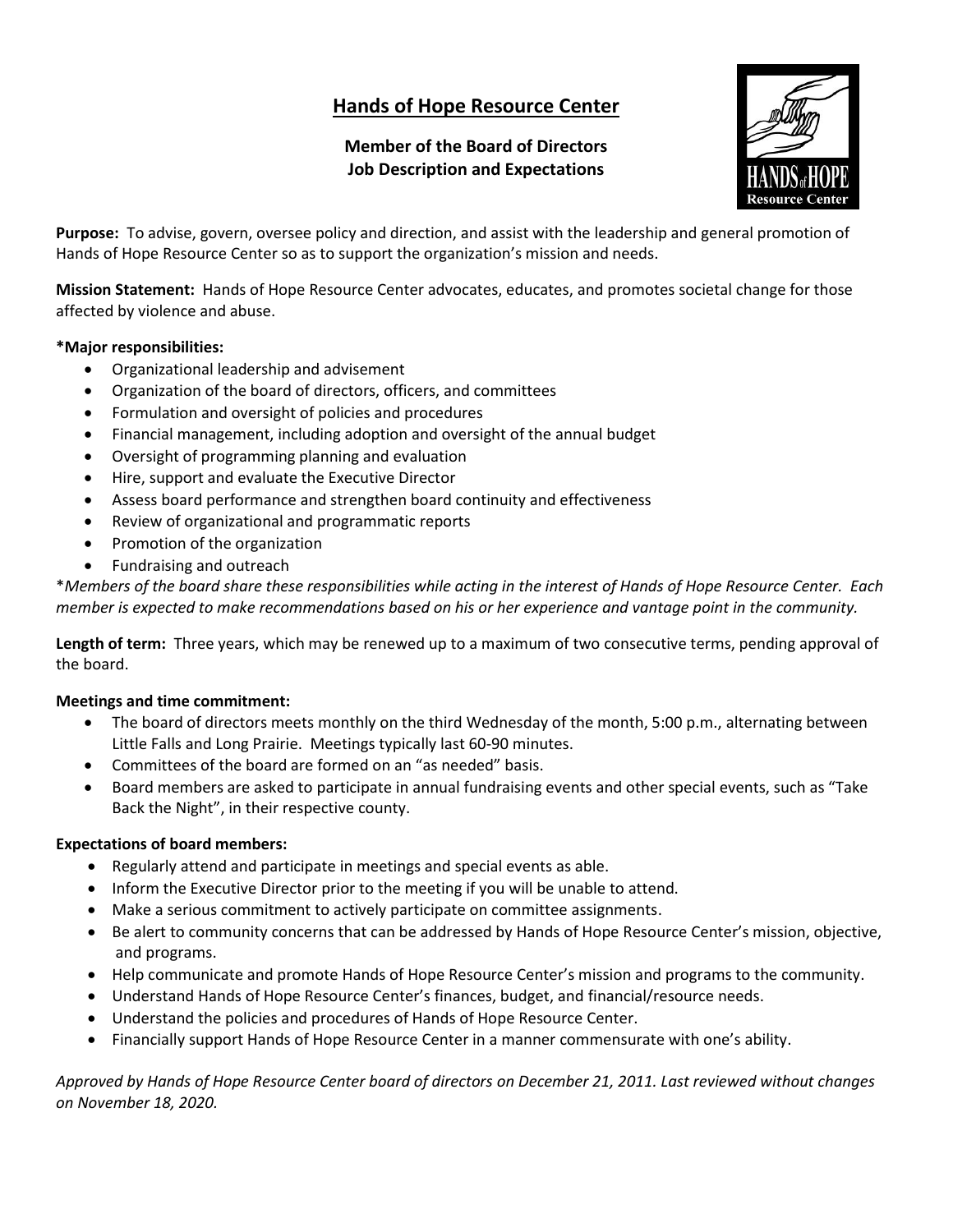#### **Board Chair Job Description**

- 1. Is a member and the Chair of the Executive Committee.
- 2. Is a partner with the Executive Director in achieving Hands of Hope Resource Center's mission.
- 3. Provides leadership to the Board of Directors.
- 4. Chairs meetings of the Board after developing the agenda with the Executive Director.
- 5. Encourages the Board's role in strategic planning.
- 6. Appoints the chairpersons of committees, in consultation with other Board members.
- 7. Discusses issues confronting Hands of Hope Resource Center with the Executive Director.
- 8. Helps guide and mediate Board actions with respect to Hands of Hope Resource Center priorities and governance concerns.
- 9. Reviews with the Executive Director any issues of concern to the Board.
- 10. Monitors financial planning and financial reports.
- 11. Plays a leading role in fundraising activities.
- 12. Formally evaluates the performance of the Executive Director and informally evaluates the effectiveness of the Board members.
- 13. Evaluates annually the performance of Hands of Hope Resource Center in achieving its mission.
- 14. Performs other responsibilities assigned by the Board.

#### **Vice Chair Job Description**

- 1. Is a member of the Executive Committee.
- 2. Performs the Board Chair's responsibilities when the Chair cannot be available (see Board Chair Job Description).
- 3. Reports to the Board Chair.
- 4. Works closely with the Board Chair.
- 5. Participates closely with the Board Chair to develop and implement Board office transition plans.
- 6. Performs other responsibilities as assigned by the Board.

#### **Board Secretary Job Description**

- 1. Is a member of the Executive Committee.
- 2. Takes minutes at the Board meetings.
- 3. Ensures minutes are given to the Executive Director in a timely manner to ensure they are distributed with the Board meeting packet.
- 4. Is sufficiently familiar with legal documents (Articles of Incorporation, Hands of Hope Resource Center By-laws, etc.) to note applicability during meetings.

#### **Board Treasurer Job Description**

- 1. Is a member of the Executive Committee.
- 2. Works closely with the Executive Director and the Finance and Fund Development Coordinator to understand the monthly financial report.
- 3. Presents the monthly financial report to the Board of Directors.
- 4. Administrates fiscal matters of the organization.
- 5. Provides the annual budget with the Executive Director for the Board's approval.
- 6. Ensures development and board review of financial policies and procedures.